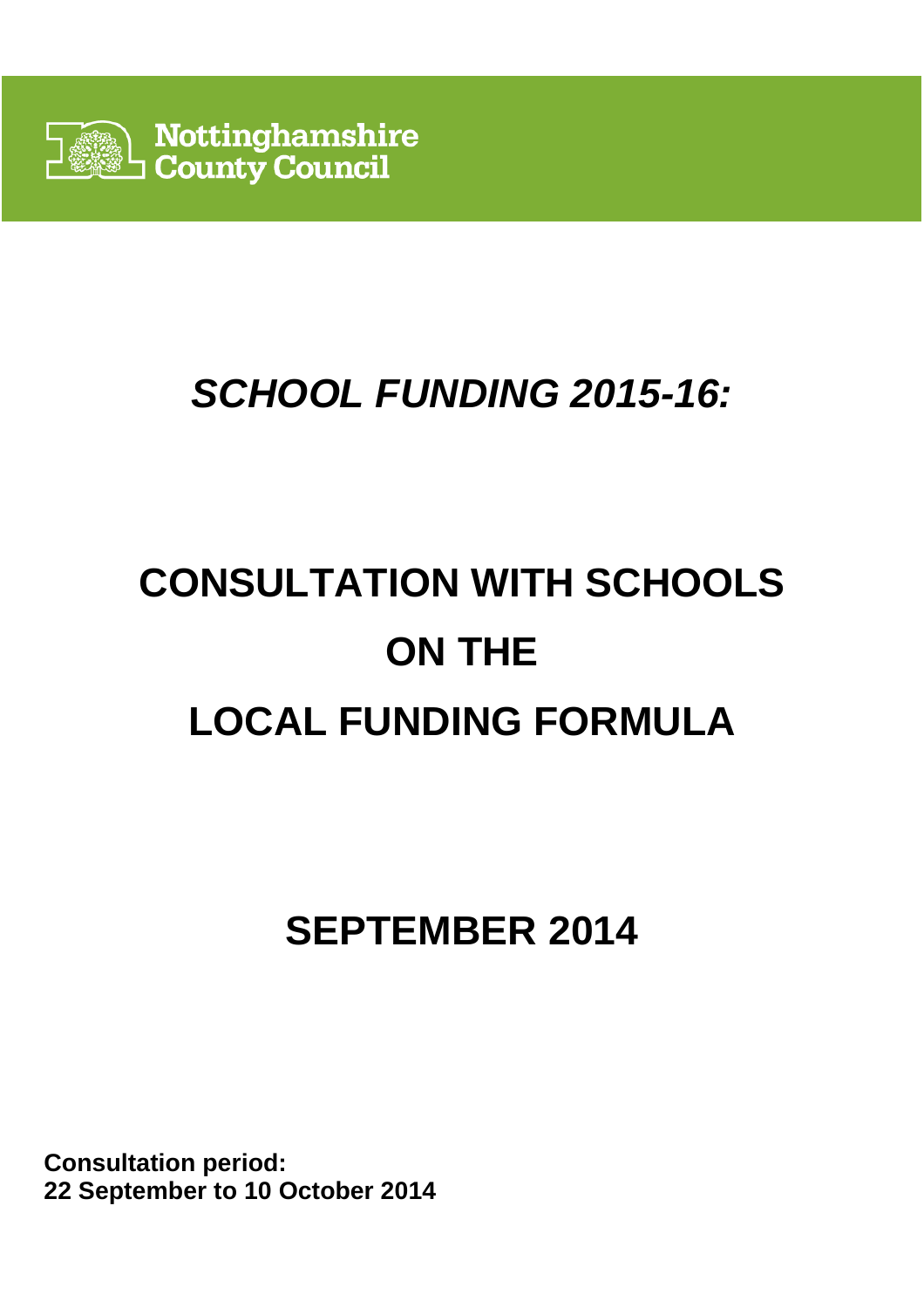| <b>CONTENTS</b>                                    | <b>PAGE</b>    |
|----------------------------------------------------|----------------|
| Introduction                                       | $\overline{2}$ |
| Approach to the Consultation                       | $\overline{2}$ |
| Summary of Changes for 2015-16                     | 3              |
| Overview of Proposals for 2015-16                  | 6              |
| <b>Primary to Secondary Funding Ratio</b>          | 8              |
| Basic Entitlement - Age Weighted Pupil Unit        | 8              |
| Deprivation and the treatment of the Pupil Premium | 8              |
| Low Cost, High Incidence SEN (Prior Attainment)    | 9              |
| Looked after Children                              | 10             |
| English as an Additional Language                  | 10             |
| <b>Pupil Mobility</b>                              | 11             |
| Sparsity                                           | 11             |
| Lump Sum                                           | 11             |
| <b>Split Sites</b>                                 | 12             |
| Rates                                              | 12             |
| <b>Exceptional Factors</b>                         | 12             |
| <b>Growth Fund</b>                                 | 13             |
| De-delegation                                      | 13             |
| Gains Cap & Minimum Funding Guarantee              | 14             |
| <b>High Needs Funding</b>                          | 14             |

**Appendix 1 – Financial Model of proposals** 

**Appendix 2 – Financial Model of Sparsity Factor** 

**Appendix 3 – Consultation Response Form**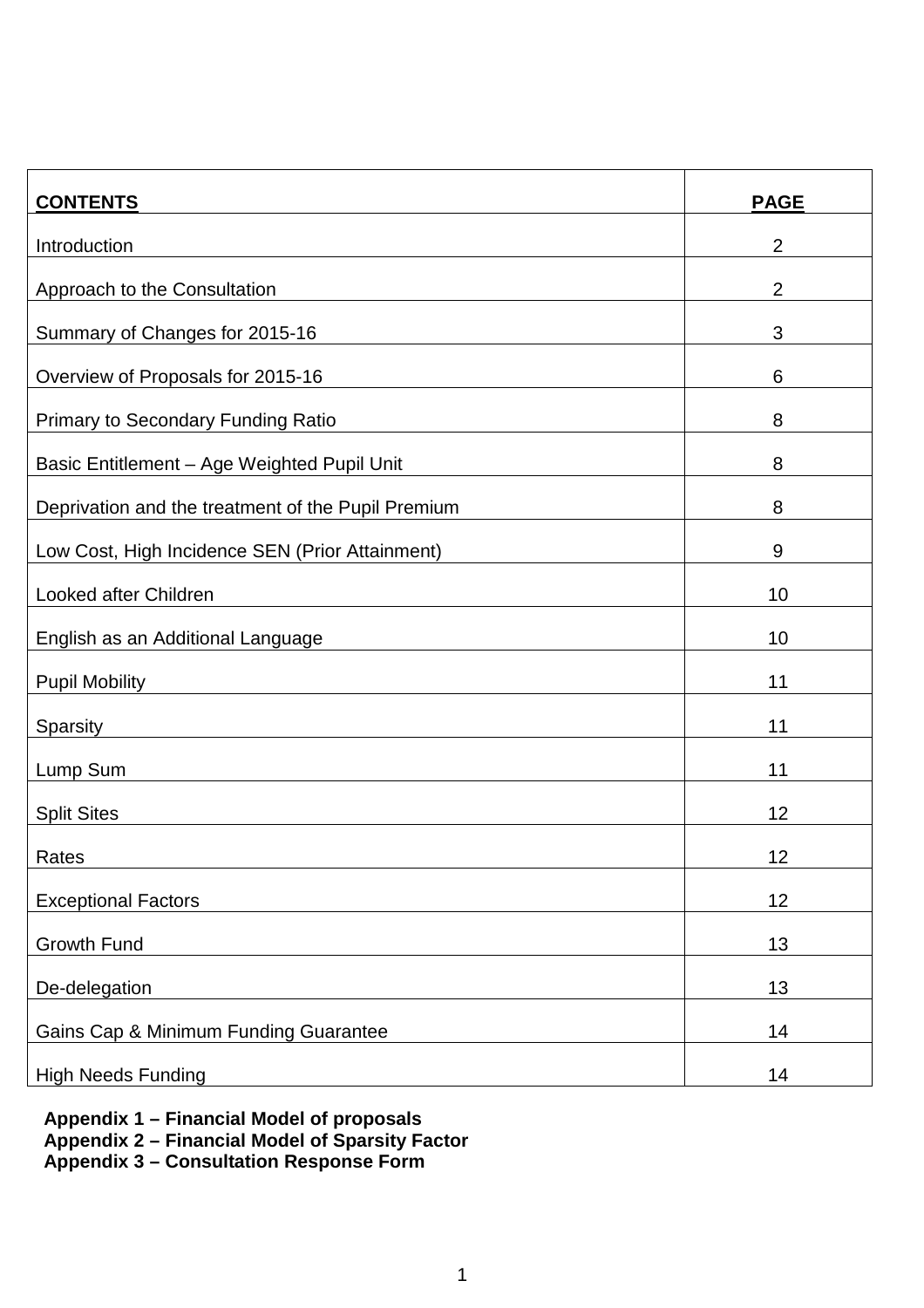# **Introduction**

- 1. In July 2014, the Department for Education (DfE) published the **'Fairer schools funding Arrangements for 2015-16'** This paper is available in full on the Schools Forum website at the following address, under the "Fairer Schools Funding" heading **http://www.nottinghamshire.gov.uk/learning/schools/information-for-schools/schoolsforum/** This details the changes required by the DfE and the requirement for all Schools Forums and local authorities to review their local funding formula. A full consultation must be held with schools and the local authority must submit a pro-forma detailing the new formula to the Education Funding Agency (EFA) by 31 October 2014.
- 2. The consultation (which this paper addresses) concerns the Dedicated Schools Grant (DSG) Schools Block of funding for 2015-16 and the distribution of this through the local funding formula. It is relevant to all primary and secondary maintained schools and academies in Nottinghamshire.
- 3. There is widespread recognition that the current schools funding system is unfair and out of date. Whilst the DfE remain committed to addressing this, the introduction of a national funding formula - where pupils attract the same level of funding no matter where they go to school in the country will not be addressed in the 2015-16 financial year. It is likely this will now be considered after the next general election in May 2015.
- 4. The changes required to local funding arrangements from 2015/16 can, therefore, be viewed as a further period of transition to support the move to a new national formula in the future.
- 5. Whilst the issue of fair funding has not yet been fully addressed, the DfE have announced an injection of £390m into the Schools Block of the DSG nationally. It is estimated that Nottinghamshire will benefit from this to the tune of £0.9m in 2015-16, an increase in per pupil funding of £9 per pupil (£4,360 from £4,351 in 2014-15). This will be passed on to schools through the formula as is shown in Appendix 1 to this report.

# **Approach to the Consultation**

- 6. This document outlines the requirements set by the DfE for each of the factors that may be used in determining the local schools funding formula in 2015-16.
- 7. Changes to those requirements as they stand for 2014-15 are minimal. Proposals as set out, therefore are largely in-line with last year's formula though, of course, this is the opportunity for schools to voice any concerns they have about existing arrangements & to suggest further tweaks to the formula, within the DfE requirements.
- 8. The aim of the consultation is to seek the views of all maintained primary and secondary schools and academies on the principles that should underpin the use of the factors in 2015-16. The consultation on these proposals will be open from 22 September to 10 October 2014.
- 9. Responses to the proposals in this consultation should be submitted by no later than Friday 10 October 2014 to: toni.gardner@nottscc.gov.uk
- 10. **At this stage, the local authority is unable to show exactly how making these changes would affect budgets for 2015-16 as data on changes in pupil numbers, demographics and the DSG settlement are not yet available. However, to help inform responses to the consultation questions, proposed changes to individual factors have been modelled to demonstrate the potential impact in adopting the proposals based on current year data.**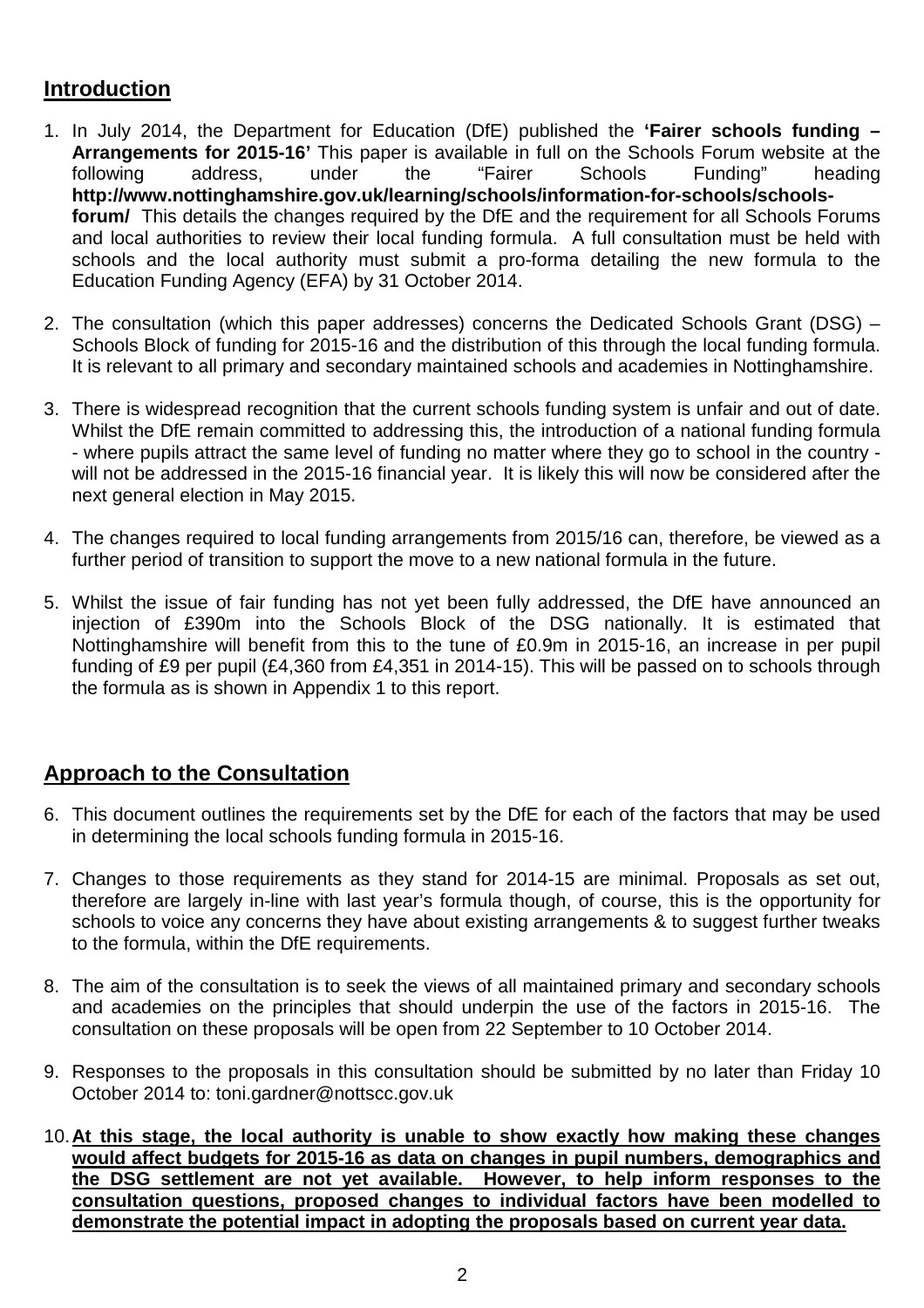11. **A summary of the potential impact on the formula for each proposed change is included in the relevant section in this document. Further appendices are included to show the potential impact on individual schools. The models are based on October 2013 pupil numbers and datasets provided by the DfE and 2014-15 funding levels. They therefore do not reflect the funding that will be received by a school in 2015-16 and have been provided for the purposes of modelling only.** 

#### 12. **Models do include the indicative increase in per pupil funding as a result of the £390m national investment**

- 13. The responses to the consultation will be considered at an extraordinary meeting of the Schools Forum on 23rd October 2014, and used to finalise the local funding formula for 2015-16 for submission to the EFA by 31 October 2014. The formula will then subsequently be recommended to the County Council's Policy Committee for approval in November 2014.
- 14. The local funding formula for 2015-16 will then be finalised based on affordability of the 2015-16 DSG settlement and issued pupil data sets in late December 2014, for final submission to the EFA in January 2015. Individual school budget allocations will be confirmed to local authority maintained schools by 20 February 2014. The EFA will confirm academy budgets by 28 February 2014.

# **Summary of the changes for 2015-16**

- 15. Below is a brief summary of the main changes that the DfE have made to the school funding system for 2015-16. As outlined in paragraph 1 above, full details of the changes required for 2015-16 can be accessed through the Schools Forum website.
- 16. Funding within the Schools Block must be delegated to schools with the exception of any approved de-delegation for maintained schools (exception 1) or where the authority continues to provide for historic commitments or statutory functions (exceptions 2 and 3). Where funding is retained under exceptions 2 and 3, the authority is not allowed to retain more than the 2013-14 budget without the permission of the Secretary of State. Where funding was previously retained through de-delegation (exception 1), this must again be agreed with the Schools Forum for 2015- 16.
- 17. The local funding formula for 2015-16 will operate with a maximum of 13 allowable factors, as it did in 2014-15. Of the 13 factors, three remain not applicable in Nottinghamshire – Private Finance Initiative (PFI) contracts, London Fringe and Post-16 funded through the DSG.
- 18. The remaining 10 factors are listed with a brief reminder of how each factor operated for 2014-15 in the table below. Any changes for 2015-16 from the arrangements for 2014-15 are indicated in the third column in **bold**.

| <b>Factor</b>            |                                                                       | 2014-15 Arrangement                                                                                                | <b>2015-16 Changes</b> |
|--------------------------|-----------------------------------------------------------------------|--------------------------------------------------------------------------------------------------------------------|------------------------|
| <b>Pupil led factors</b> |                                                                       |                                                                                                                    |                        |
|                          | Basic per pupil<br>entitlement -<br>age weighted pupil unit<br>(AWPU) | Single unit value for primary $-$ the<br>value of the primary AWPU must<br>be greater than £2,000                  | <b>None</b>            |
|                          | (Compulsory factor)                                                   | Single unit value for each of KS3<br>and KS4 - the value of the KS3<br>and KS4 AWPU must be greater<br>than £3,000 |                        |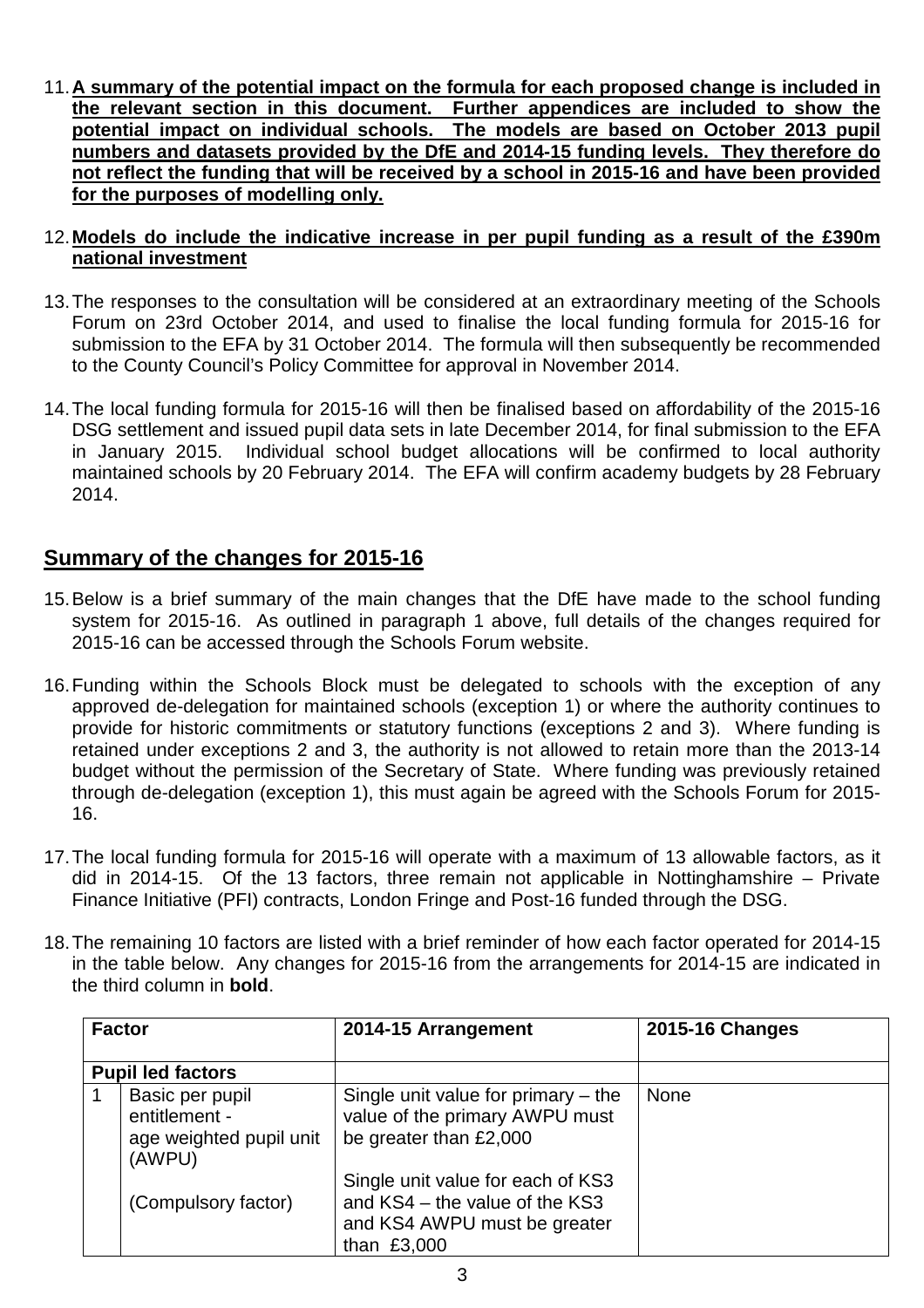| $\overline{2}$ | Deprivation<br>(Compulsory factor)                                                                                      | Continues to be measured by free<br>school meals (either single year or<br>Ever6 indicators) and/or Income<br><b>Deprivation Affecting Children</b><br>Index (IDACI).<br>Separate unit values for primary<br>and secondary phase are still<br>permitted.<br><b>Local authorities and Schools</b><br>Forums are requested to<br>determine an appropriate                                                                                                                                                                                                                       | None |
|----------------|-------------------------------------------------------------------------------------------------------------------------|-------------------------------------------------------------------------------------------------------------------------------------------------------------------------------------------------------------------------------------------------------------------------------------------------------------------------------------------------------------------------------------------------------------------------------------------------------------------------------------------------------------------------------------------------------------------------------|------|
|                |                                                                                                                         | proportion of schools block<br>funding to allocate through this<br>factor.                                                                                                                                                                                                                                                                                                                                                                                                                                                                                                    |      |
| 3              | Prior attainment<br>(Low Cost, High<br>Incidence SEN)<br>(An optional factor that<br>Nottinghamshire chose<br>to adopt) | Primary pupils continue to be<br>identified by Early Years<br><b>Foundation Stage Profile</b><br>(EYFSP). Pupils in Years 2 to 5<br>will be identified by a score of less<br>than 78 or 73 points on the old<br>EYFSP. Pupils in Year 1 will be<br>identified as those not achieving a<br>'good' level of development.<br>Secondary pupils continue to be<br>identified by Key Stage 2<br>assessments, but will now be<br>identified as achieving Level 3 or<br>below in English OR Maths.<br>Separate unit values for primary<br>and secondary phase are still<br>permitted. | None |
| 4              | Looked after children<br>(An optional factor that<br>Nottinghamshire chose<br>to adopt)                                 | A single unit value for both phases<br>will remain.<br>A single indicator will now be<br>provided, covering all pupils who<br>have been looked after for one<br>day or more on 31 March 2013.                                                                                                                                                                                                                                                                                                                                                                                 | None |
| 5              | English as an additional<br>language (EAL)<br>(An optional factor that<br>Nottinghamshire chose<br>to adopt)            | Pupils will continue to attract<br>funding for a maximum of three<br>years after the pupil enters the<br>statutory age school system.<br>Separate unit values for primary<br>and secondary phase are still<br>permitted.                                                                                                                                                                                                                                                                                                                                                      | None |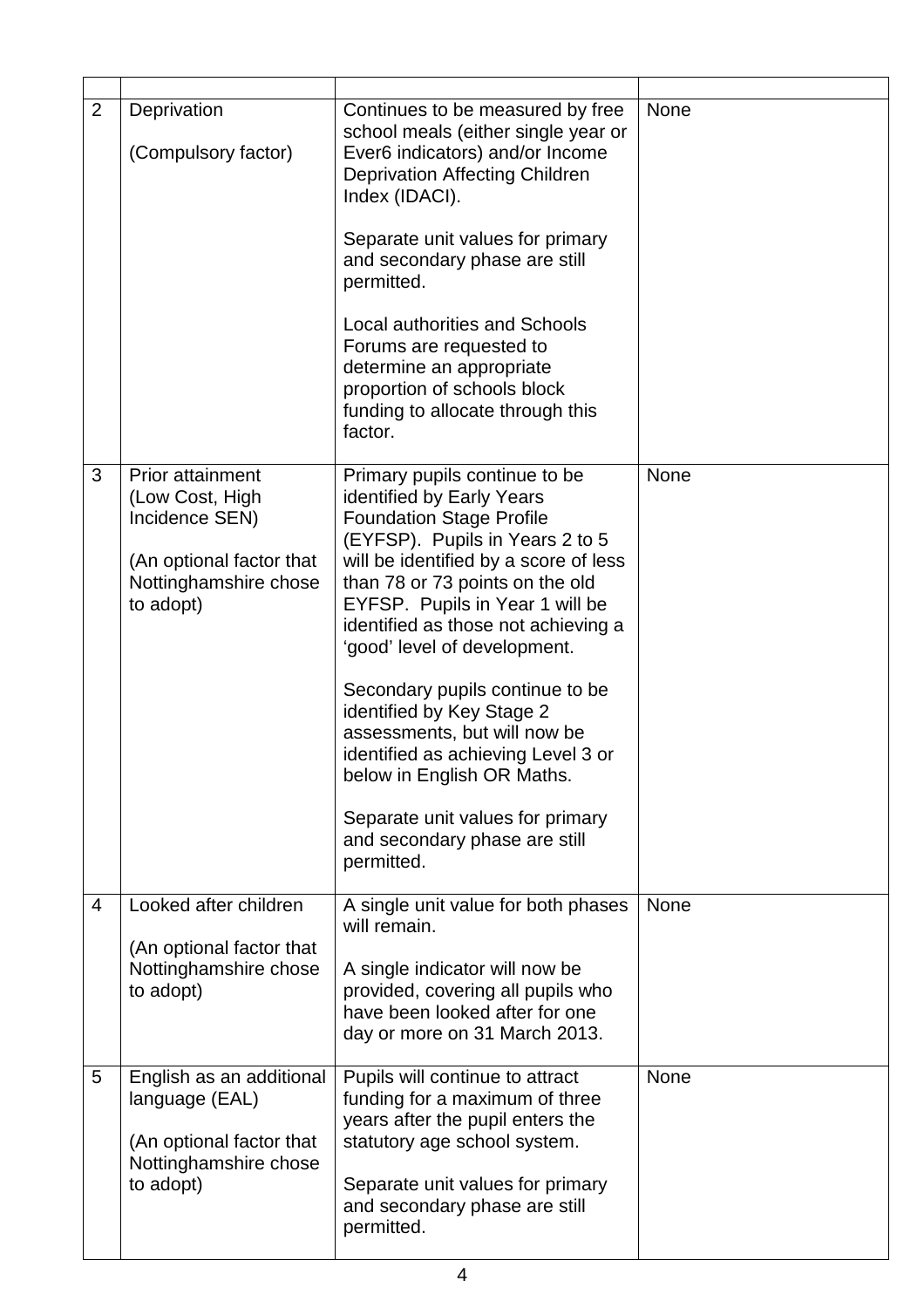| 6              | Pupil mobility<br>(An optional factor that<br>Nottinghamshire chose<br>to adopt) | Pupils starting school at non-<br>standard start dates (i.e. not<br>August, September or January for<br>Year R) in the last three academic<br>years. A 10% threshold will now<br>apply to attract funding.<br>Separate unit values for primary<br>and secondary phase are still<br>permitted.                                                                                                                            | None                                                                                                                                                                                                                                                                                                                           |
|----------------|----------------------------------------------------------------------------------|--------------------------------------------------------------------------------------------------------------------------------------------------------------------------------------------------------------------------------------------------------------------------------------------------------------------------------------------------------------------------------------------------------------------------|--------------------------------------------------------------------------------------------------------------------------------------------------------------------------------------------------------------------------------------------------------------------------------------------------------------------------------|
|                | Non pupil led factors                                                            |                                                                                                                                                                                                                                                                                                                                                                                                                          |                                                                                                                                                                                                                                                                                                                                |
| $\overline{7}$ | Sparsity<br>(an optional factor that<br>Nottinghamshire chose<br>not to adopt)   | A fixed or variable amount to a<br>maximum of £100,000 may be<br>applied to small schools where the<br>average distance (as the crow<br>flies) to pupils' second nearest<br>school is<br>>2 miles primary<br>>3 miles secondary<br>To be classed as a small school,<br>primary schools must have a<br>maximum of 150 pupils on roll and<br>secondary schools must have a<br>maximum of 600 pupils on roll to<br>qualify. | For 2015-16, the average<br>size of year groups within<br>the school will determine<br>eligibility.<br>Schools will only qualify if<br>total pupils divided by the<br>no of year groups are<br>below the threshold for<br>the phase, which are:<br>Primary: 21.4<br>Secondary: 120<br><b>Middle: 69.2</b><br>All-through: 62.5 |
| 8              | Lump sum<br>(an optional factor that<br>Nottinghamshire chose<br>to adopt)       | Lump sum value may be different<br>for primary and secondary phase,<br>with an upper limit of £175,000.<br>The value used for each phase<br>must be applied to all schools in<br>that phase.<br>Merging schools will be permitted<br>to keep 85% of the two lump sums<br>for the next financial year in which<br>they merge.                                                                                             | <b>Local Authorities may</b><br>apply for an exceptional<br>factor to pay a further<br>allowance to<br>amalgamating schools in<br>the second year after<br>amalgamation.<br><b>Local Authorities may</b><br>also wish to apply to<br>exclude the exceptional<br>factor payment from the<br><b>MFG baseline.</b>                |
| 9              | Split sites<br>(an optional factor that<br>Nottinghamshire chose<br>to adopt)    | The criteria used for this factor<br>can continue to be determined<br>locally but must clearly define<br>what constitutes a split site and<br>how much is paid.                                                                                                                                                                                                                                                          | <b>None</b>                                                                                                                                                                                                                                                                                                                    |
| 10             | Rates<br>(an optional factor that<br>Nottinghamshire chose<br>to adopt)          | Rates will continue to be funded at<br>the latest estimate of cost.                                                                                                                                                                                                                                                                                                                                                      | <b>None</b>                                                                                                                                                                                                                                                                                                                    |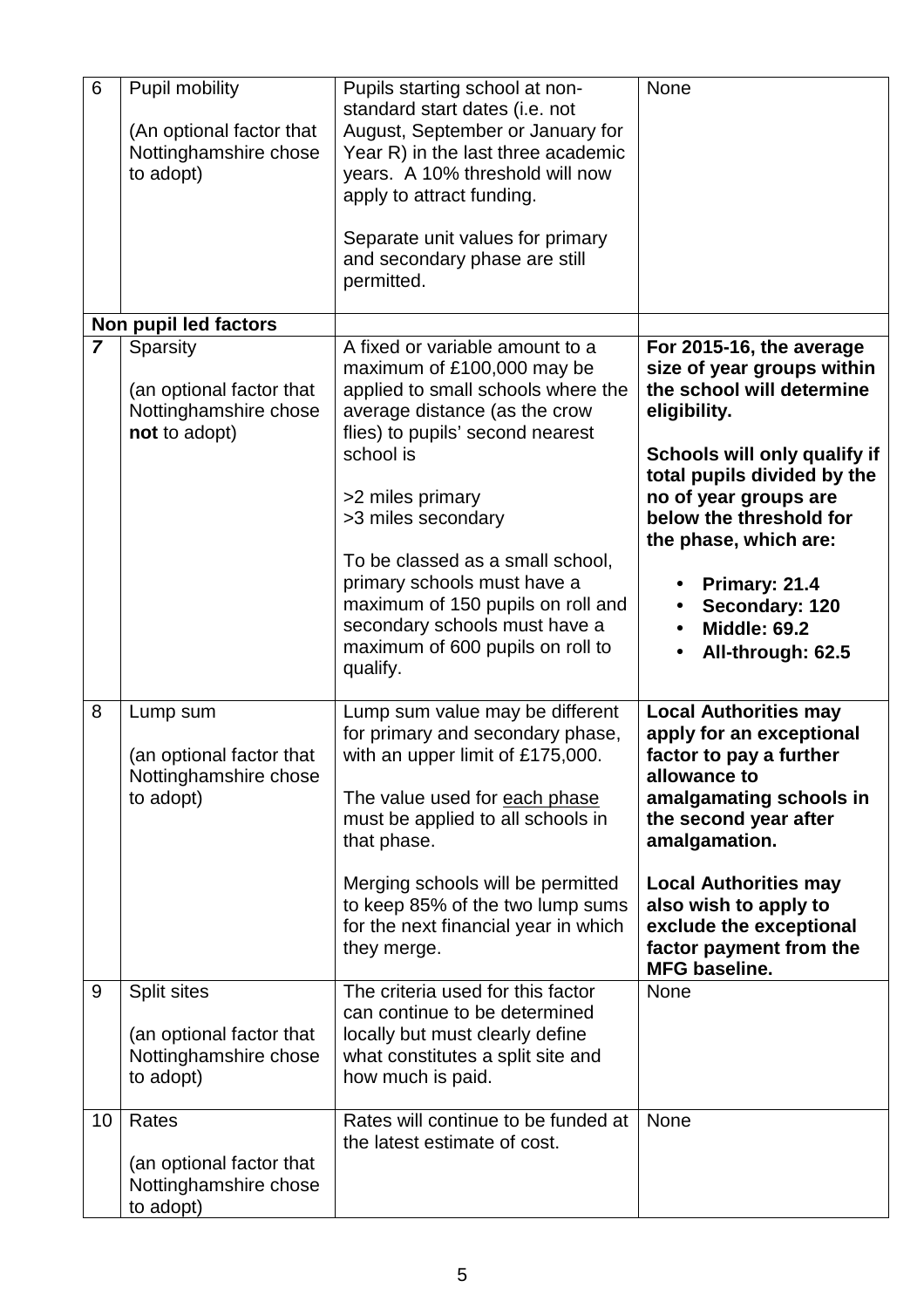- 19. In addition to the factors shown in the table above, it will be permitted to apply to use exceptional premises factors in the local funding formula. In 2013-14 Nottinghamshire was successful in the application to use exceptional factors for joint use arrangements and rental of premises. These approved factors can continue to be used in 2015-16 provided that the same criteria are applied. Permission for any new exceptional premises factors to be used must be applied for from the Education Funding Agency (EFA).
- 20. For 2015-16, of the total funding delegated to schools through the local funding formula, a minimum of 80% of this must be distributed through the locally determined combination of pupil led factors (numbered 1 to 6 in the table above). In Nottinghamshire, a total of 86.54% was allocated through the pupil led factors in 2014-15.
- 21. The DfE have not prescribed any constraints on the primary to secondary funding ratio for 2015- 16, although they have again indicated that this may be considered for future years. However, local authorities are advised to identify how they compare nationally. The national average for the primary to secondary ratio in 2014-15 was 1:1.27; in Nottinghamshire the ratio was 1: 1.265.
- 22. The minimum funding guarantee (MFG) will continue to operate in 2015-16 at minus 1.5% per pupil. The MFG only applies to the funding received for statutory school age children and therefore excludes any early years or post 16 funding. As the protection provided by the MFG is based on per pupil funding, the MFG calculation will not include the lump sum, sparsity funding or rates. There is a clear commitment that the MFG will continue beyond 2015-16; however, the level at which it will be set has not been confirmed.
- 23. The additional funding delegated through the DSG to address minimum funding levels does not constitute a new delegation & should therefore not be excluded from the MFG calculation.
- 24. The opportunity to seek approval to disapply the MFG for individual schools remains for 2015-16, but requests will only be considered if there is a significant change in a school's circumstances or pupil numbers & where inclusion of the MFG would lead to significant & inappropriate levels of protection.
- 25. The ability to apply a local gains cap will remain for 2015-16 to make the implications of the MFG affordable. It will continue to be a requirement that any cap applied has to be at the same level and on the same basis for all schools, so cannot be differentiated by phase. The EFA will apply the local gains cap to academies on the same basis as for maintained schools. The total implication of any capping for the authority must not exceed that of the MFG.

# **Overview of Proposals for 2015-16**

- To maintain the overall primary to secondary funding ratio at 1: 1.265 (page 8, question 1)
- To fund AWPU rates in 2015-16 at the level required to maintain the overall primary to secondary funding ratio of 1:1.265, taking into consideration the decision to fund proposals included in this consultation and the overall affordability of the formula (page 8, question 2)
- To continue to fund the deprivation factor using a combination of Free School Meals (FSM) Ever 6 and IDACI data using the same funding proportions and weightings as in 2014-15 (pages 8 & 9, question 3)
- To continue to use the Prior Attainment (Low Cost High Incidence SEN) factor, using the same proportion & method of funding as in 2014-15 (pages 9 & 10, questions 4 & 5).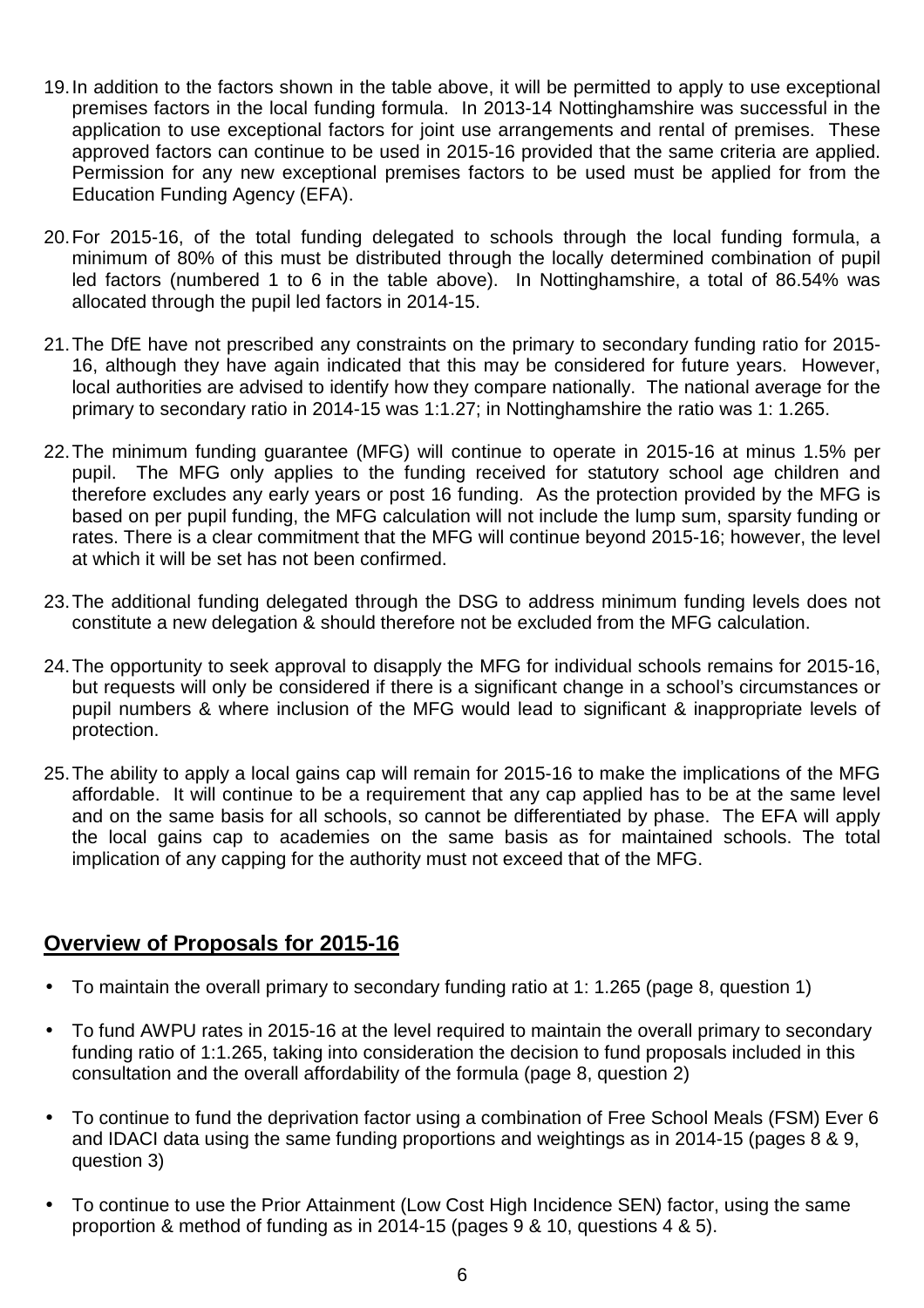- To continue to have a factor for Looked after Children using the same fixed rate of funding (£3,000) as in 2014-15 (page 10, questions 6 & 7)
- To continue to fund English as an Additional Language for up to 3 years from when a child enters the compulsory school system using the same proportion of funding as in 2014-15 (page 10, questions 8 & 9)
- To continue to use the Pupil Mobility factor using the same proportion of funding as in 2014-15 (page 11, questions 10 & 11)
- To continue to exclude the Sparsity factor from the Nottinghamshire formula, as per the 2014-15 arrangements (page 11, question 12)
- To maintain the Lump Sum at £100,000 for both primary & secondary schools (pages 11 & 12, questions 13 to 15) & to continue with the current arrangements with regards to amalgamating schools.
- To keep the criteria and rates for the funding factors for split sites, joint use and rental the same as in 2014-15 (pages 12 to13, questions 16 to 19)
- To consult on increasing the amount of funding centrally retained for the existing growth fund to meet both basic need & infant class size (page 13, questions 20 & 21)
- To consult on de-delegating funding in 2015-16 for maintained primary and secondary schools (pages 13 & 14, question 22)
- To consult on applying a further gains cap of 2.5% per pupil in 2015-16 in order to achieve the cumulative gains cap of 10% per pupil proposed in the 2013-14 consultation (page 14, question 23)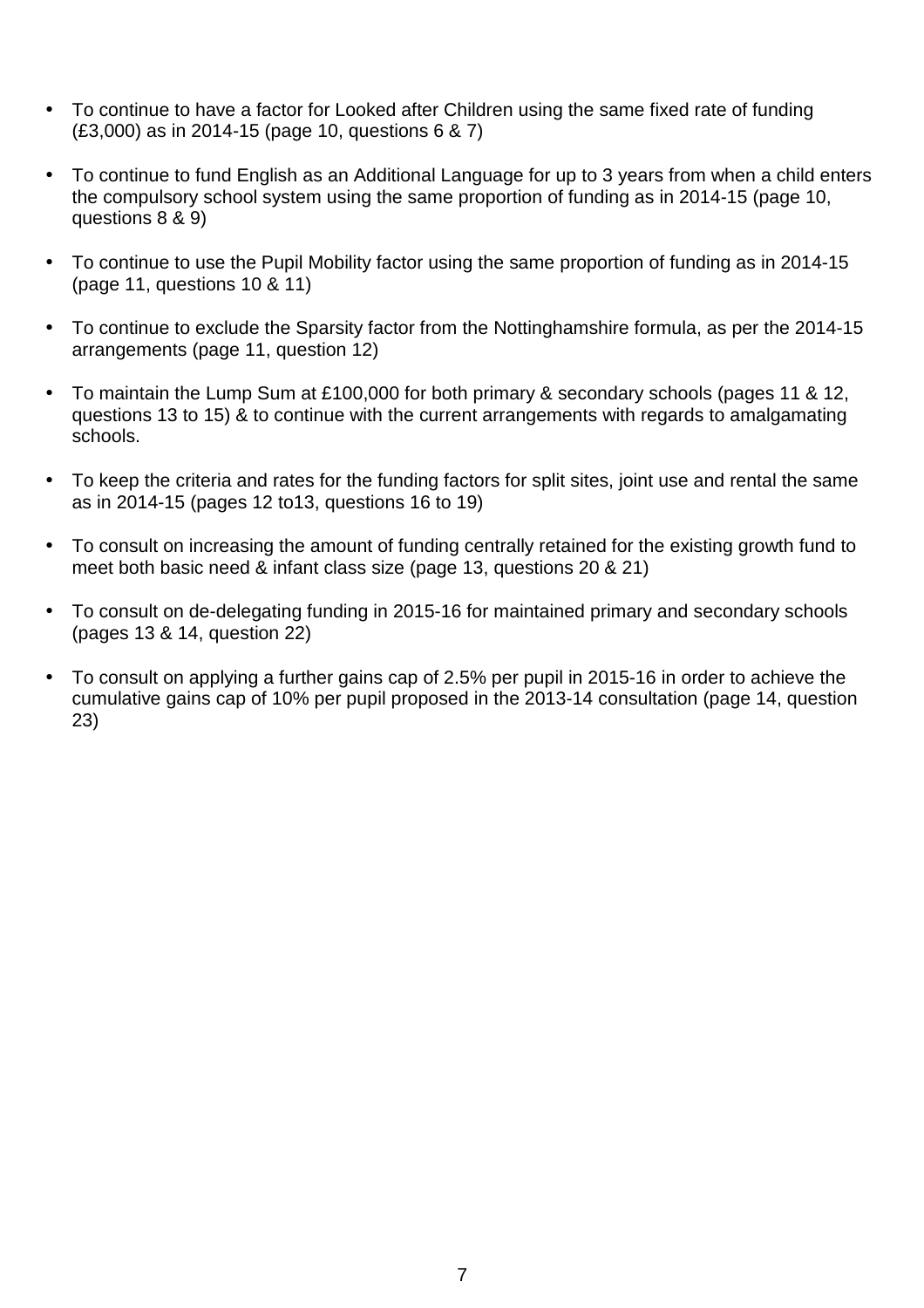# **Primary to Secondary Funding Ratio**

- 26. This ratio shows the comparative level of funding per pupil across primary and secondary schools in the local authority.
- 27. Based on the DfE analysis of all local funding formulae, and the comparison against both our statistical and local neighbours, the primary to secondary ratio in Nottinghamshire for 2014-15 of 1:1.265 is broadly in line with the national average of 1:1.27.
- 28. The DfE will not be prescribing constraints on the primary to secondary funding ratio for 2015-16; however they have not ruled it out for future years as they move towards a national formula.
- 29. In light of this direction of travel, the benchmarking data available and the desire to maintain as much stability in school budgets as the DfE requirements allow, it is the recommendation of the Schools Forum that the current primary to secondary ratio should be maintained for the 2015-16 financial year. It is assumed that in the modelling of all other proposals in this consultation and associated financial modelling that this ratio is maintained.

#### **Question 1**

#### **Do you agree that the primary to secondary ratio should be maintained at 1:1.265 for the 2015-16 financial year?**

# **Basic Entitlement – Age Weighted Pupil Unit (AWPU)**

- 30. The DfE require that for AWPU funding in 2015-16, a single value must be applied for the primary AWPU and this must be at least £2,000. Separate values are permitted for KS3 and KS4, however the value of these must be at least £3,000. The current Nottinghamshire formula already complies with these requirements.
- 31. As the most significant proportion of funding is distributed through the AWPU factor, the value of the rates is key to maintaining the overall primary to secondary ratio of 1:1.265. It is therefore proposed that the AWPU rates for 2015-16 will be proportionally altered across all 3 values to maintain the existing primary to secondary funding ratio of 1: 1.265. This will be necessary if the following circumstances apply:
	- The overall affordability (i.e. cost of the MFG) in 2015-16 requires the AWPU to be altered across any of the 3 given values
	- The decision to fund proposals included in this consultation, require the AWPU to be altered across any of the 3 given values

#### **Question 2**

**Do you agree that the 2014-15 AWPU rates should be proportionally adjusted in order to maintain the overall primary to secondary funding ratio of 1: 1.265 for 2015-16?** 

# **Deprivation and the treatment of the Pupil Premium**

28. The DfE is clear that deprived pupils should attract additional funding and, as such, local authorities are required to have a mandatory deprivation factor within their formula to do this. **There will continue to be an investment in support for deprived pupils over and above the amounts distributed through local formulae in the form of the Pupil Premium, which is to**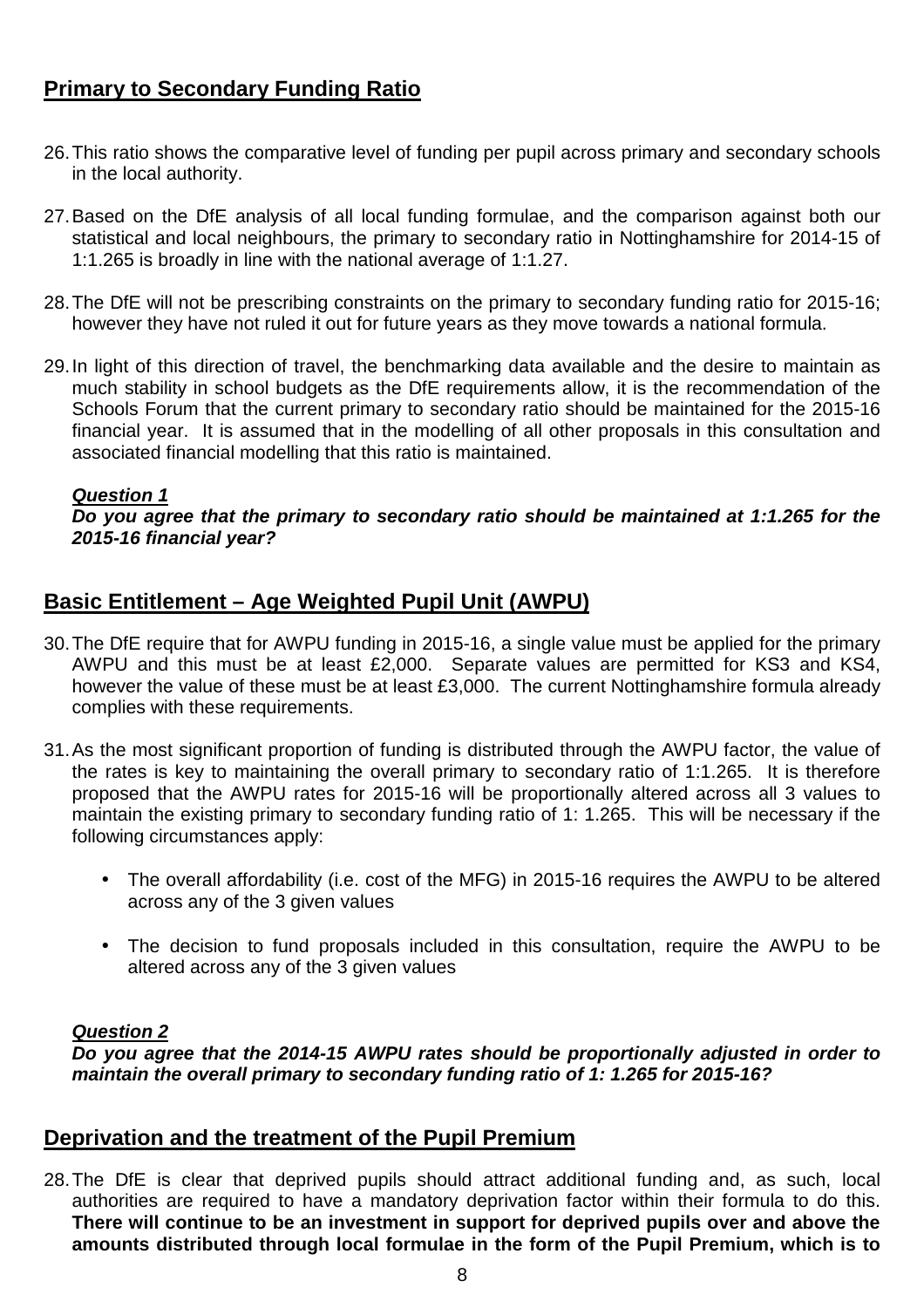**further expand for 2015-16.** In order to ensure that the Pupil Premium remains an additional allocation to school budget shares to support deprived pupils, the Deprivation factor remains mandatory in the local funding formula.

- 29. Local authorities can continue to use free school meals (FSM) data, Income Deprivation Affecting Children Index (IDACI) data or a combination of the two. Where FSM data is used it can either be through eligible pupils or the Ever 6 model (which counts pupils who have been entitled to a free school meal at the January census point in the last 6 years).
- 30. It is proposed to continue to use a combined factor with funding at the same level (3.2% of total funding) and in the same proportion as in 2014-15, being 50% of the total funding distributed through Ever-6 FSM data and 50% through IDACI data.
- 31. The bandings for IDACI data are set by the DfE and remain the same as 2014-15. It is proposed to retain the same weightings as shown in the table below:

| <b>Band</b> | <b>IDACI score</b><br><b>Lower limit</b> | <b>IDACI score</b><br><b>Upper limit</b> | Weighting |
|-------------|------------------------------------------|------------------------------------------|-----------|
|             | 0.2                                      | 0.25                                     | 1.0       |
|             | 0.25                                     | 0.3                                      | 1.0       |
| ◠<br>J      | 0.3                                      | 0.4                                      | 1.0       |
|             | 0.4                                      | 0.5                                      | 1.0       |
| b           | 0.5                                      | 0.6                                      | 2.0       |
| 6           | 0.6                                      |                                          | 2.0       |

#### **Question 3**

**Do you agree that the same percentage of total funding, deprivation indicators and weightings should be used to allocate deprivation funding in 2015-16 as were used in 2014- 15?** 

# **Low Cost, High Incidence SEN (Prior Attainment)**

- 32. Local authorities have the option to target funding to schools for pupils with low cost, high incidence SEN through the prior attainment factor. The measurement differs for primary and secondary funding allocations. In 2014-15, Nottinghamshire targeted 4.33% of funding through this factor which gave a single unit value of £750.35 per eligible pupil in both the primary and secondary phase.
- 33. Funding for primary schools will continue to be based on the Early Years Foundation Stage Profile (EYFSP) for 2015-16. However, a new EYFSP was introduced in September 2012, with the first assessments taking place in Summer 2013. Therefore, year 1 & 2 pupils will be assessed on the new profile and pupils in years 3-6 will have been assessed on the old profile.
- 34. Local authorities will be able to target funding in the primary phase by either:
	- The number of pupils in years 3-6 who achieved fewer than 78 points and pupils in years 1 & 2 who did not achieve a good level of development; or
	- The number of pupils in years 3-6 who achieved fewer than 73 points and pupils in years 1 & 2 who did not achieve a good level of development.

35. It is proposed to fund on the first of these options, as we did in 2014-15.

36. Secondary schools will continue to be funded for pupils not reaching level 4 at key stage 2 in either English or Maths, as prescribed by the DfE where this factor is applied.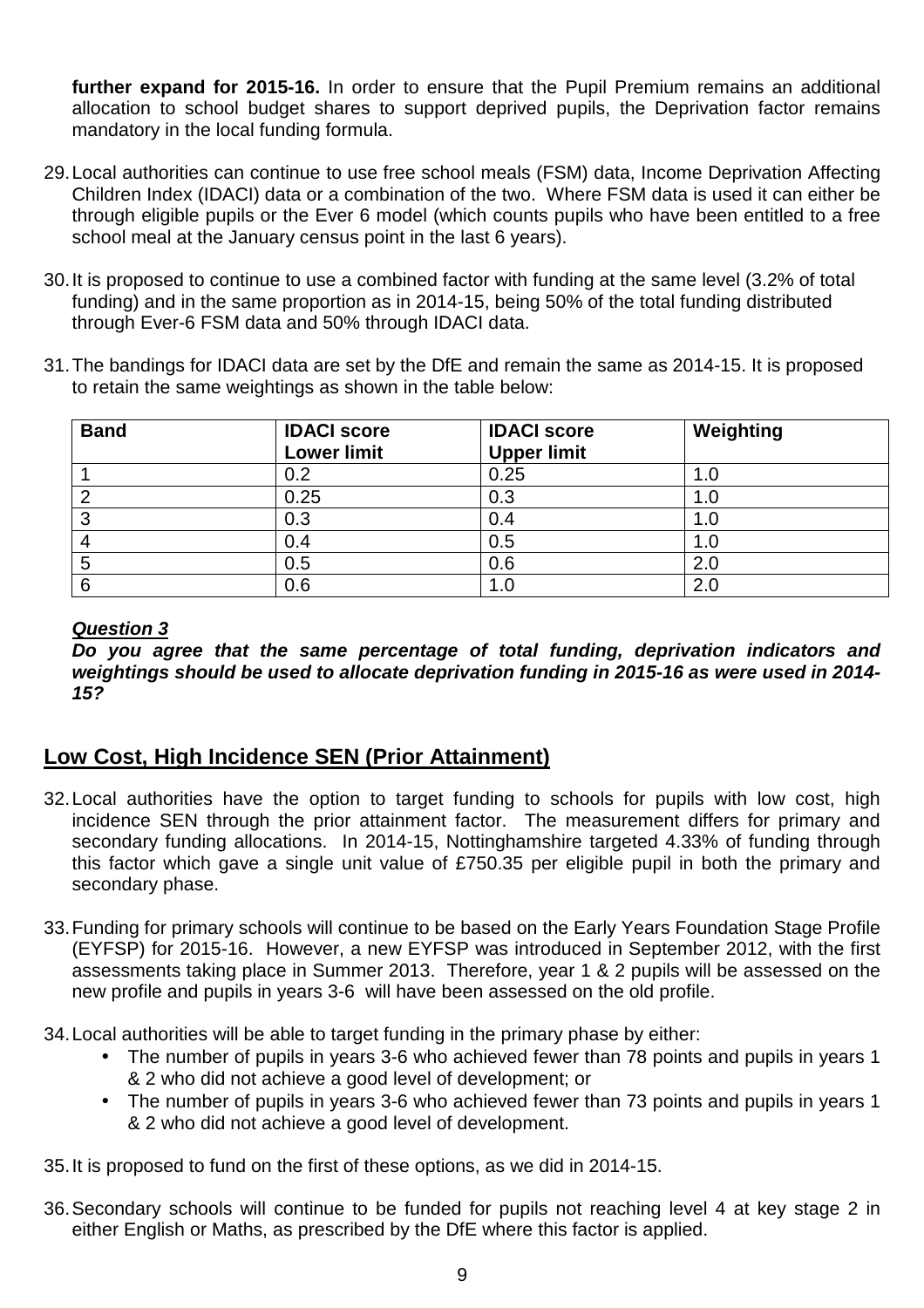37. The Forum last year voted to maintain a single prior attainment unit rate for primaries & secondaries. This was paid at £750.35 for the 2014-15 financial year, to keep the same proportion of funding overall as in 2013-14. It is proposed that this approach remains unchanged for 2015- 16.

#### **Question 4**

**Do you agree with retaining the Prior Attainment factor in the Nottinghamshire formula for 2015-16?** 

#### **Question 5**

**If the factor continues to be included, do you agree to retaining the current proportion of funding, & method for distributing that funding?** 

# **Looked After Children**

- 38. Local Authorities have the option to target funding at those children who are looked after through this factor, but the criteria, a single indicator, is defined by the DfE. If applied, single unit of funding for both phases must be given.
- 39. The indicator defined by the DfE identifies those children who have been looked after for one day or more as at the 31 March 2014 as recorded on the SSAD903 return. This return will then be mapped back to the children recorded on the school census as at January 2014 and applies as a percentage of the total school roll.
- 40. In 2014-15, Nottinghamshire applied this factor; a fixed unit value of £3,000 was allocated through the local funding formula at a cost of £1.545m. It is proposed to continue to fund this factor through a fixed unit value of £3,000 in 2015-16.

#### **Question 6**

**Do you agree with retaining the Looked After Children factor in the Nottinghamshire formula for 2015-16?** 

#### **Question 7**

**If the factor continues to be included, do you agree that a fixed unit value of £3,000 should continue to be used to allocate this funding in 2015-16?** 

### **English as an Additional Language (EAL)**

- 41. The total funding distributed for EAL in 2014-15 represented 0.25% of the total funding, with a single unit value of £411.50 in both the primary and secondary phase and restricted for 3 years from when a pupil enters the compulsory school system.
- 42. It is proposed that funding for EAL will continue, at the same level and using the same criteria for 2015-16.

#### **Question 8**

**Do you agree with retaining the EAL factor in the Nottinghamshire formula for 2015-16?** 

#### **Question 9**

**If the factor is retained, do you agree that the same percentage of total funding should be allocated through the EAL factor with a single unit value in 2015-16?**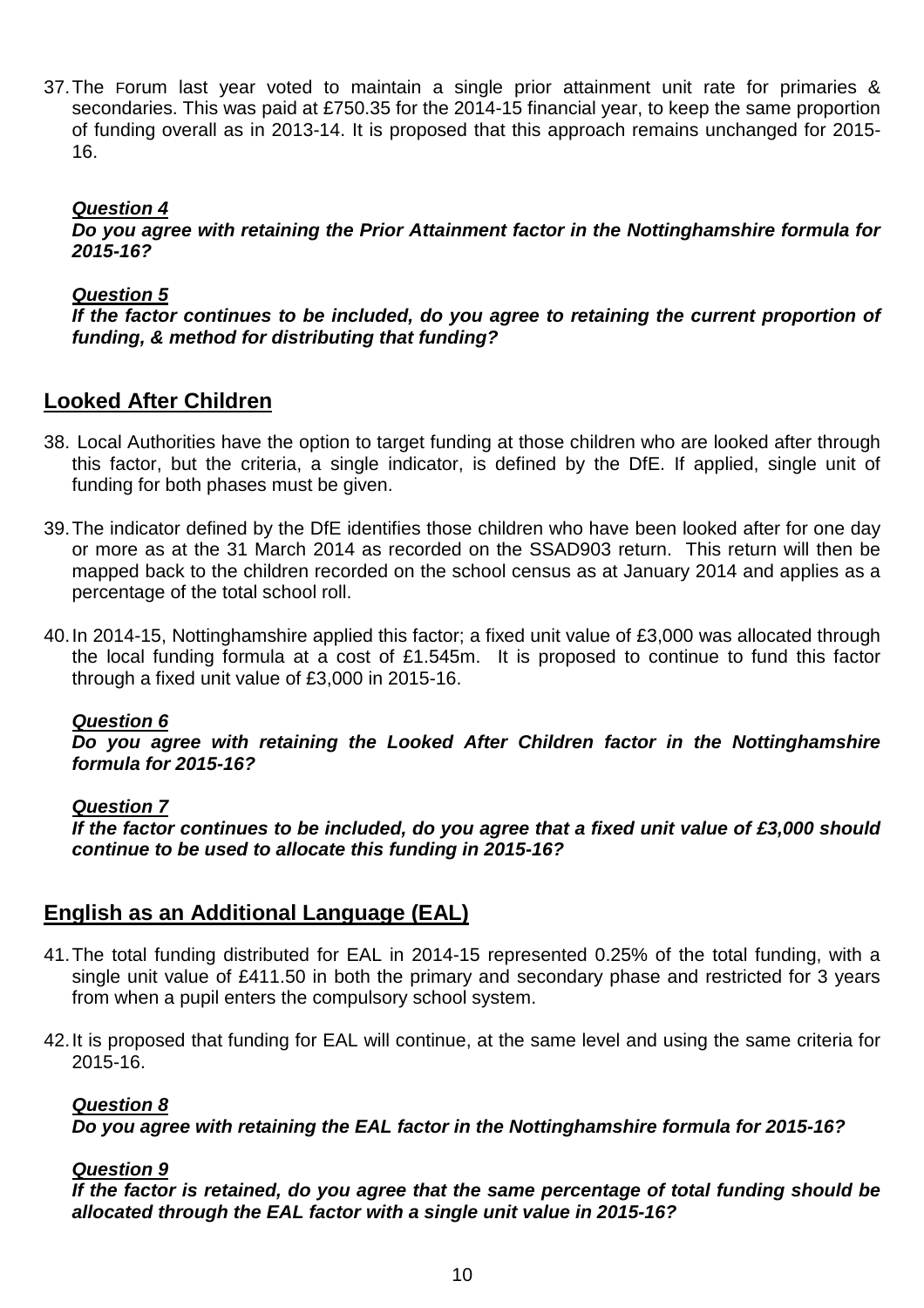# **Pupil Mobility**

- 43. The Pupil Mobility factor is intended to provide funding to schools that have higher levels of pupil mobility, and targets funding where there are pupils starting school at non-standard start dates in the last three academic years. A total of £149,686 (0.04%) of funding was distributed through this factor in 2014-15, using a single unit rate of £445 per pupil. In order to target this funding more effectively, a 10% threshold was applied by the DfE from 2014-15, which still applies.
- 44. It is proposed that funding for Pupil Mobility will continue at the same total funding level, but the single unit value will be adjusted to reflect the number of eligible pupils for the year.

#### **Question 10**

**Do you agree with retaining the Pupil Mobility factor in the Nottinghamshire formula for 2015-16?** 

#### **Question 11**

**Do you agree that the same percentage of total funding should be allocated through the Pupil Mobility factor in 2015-16, with a single unit value?** 

# **Sparsity**

- 45. Sparsity was a new optional factor for 2014-15 to enable local authorities to target funding at small rural schools. It was intended to be set at a level to provide additional funding required by unavoidably small schools that could not operate on the basis of per pupil funding alone. Funding may only be targeted at schools that qualify under the DfE's sparsity criteria.
- 46. The DfE's criteria for 2015-16 has been amended (see factor 7 in the table on page 5), though the schools in Nottinghamshire that would qualify under them do not change significantly from those identified by the 2014-15 criteria (see Appendix 2).
- 47. It is proposed that we continue not to have a Sparsity factor as very few schools qualify, & application of this factor in Nottinghamshire would also divert funding from other small but not sparse schools.

#### **Question 12**

**Do you agree with the proposal not to adopt a Sparsity factor for 2015-16?** 

# **Lump Sum**

- 48. In 2013-14, local authorities had the ability to set a single lump sum for all schools and the upper limit was £200,000. The lump sum for Nottinghamshire was set at £100,000 which was estimated to be reasonable to cover fixed costs (Head teacher, Admin & Clerical support and Caretaking) in a small primary school in Nottinghamshire.
- 49. Since 2014-15, Local Authorities have been able to set a separate lump sum for primary and secondary schools for which the upper limit is £175,000. For 2014-15 this was maintained at £100,000 per school.
- 50. In order to maintain stability, it is proposed that the lump sum is maintained at £100,000 for both Primary & Secondary phases. However, when the County Council's Policy Committee approved the local funding formula for 2013-14, they requested that the options concerning the lump sum were kept under review.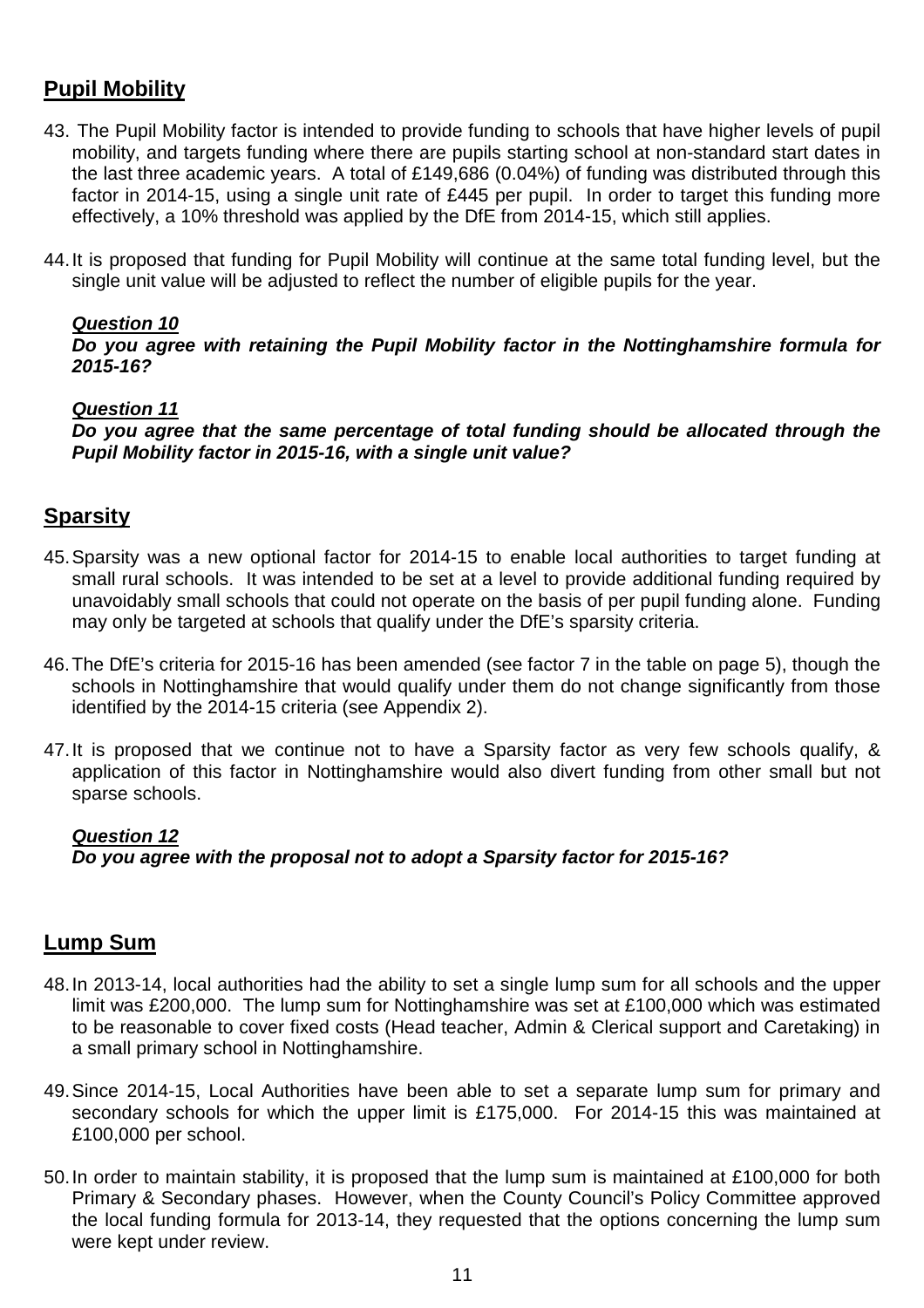51. For 2015-16 the DfE have introduced the ability of Local Authorities to apply for an exceptional factor in order to pay a further allowance to amalgamating schools in the second year after amalgamation. It is not proposed that we apply for this & change the current arrangements.

#### **Question 13**

**Do you agree with retaining the Lump Sum factor in the Nottinghamshire formula for 2015- 16?** 

#### **Question 14**

**Do you agree with the proposal to keep the lump sum value at £100,000 in 2015-16 for the a) Primary phase?** 

**b) Secondary phase?** 

#### **Question 15**

**Do you agree that Nottinghamshire should not apply for an exceptional factor in order to pay a further allowance to amalgamating schools in the second year after amalgamation?** 

# **Split Sites**

52. It is proposed that we do not change the existing arrangements, and retain the current criteria for split site allowances. The cost of the Split Site factor is estimated to be £856,630 in 2015-16, taking into account known changes in qualifying schools.

#### **Question 16**

**Do you agree with retaining the Split Site factor in the Nottinghamshire formula for 2015- 16?** 

#### **Question 17 Do you agree to continue with the current methodology and funding for split site schools?**

#### **Rates**

53. Funding for rates is currently delegated to schools and shown in the schools annual budget statement. By mutual agreement, these charges are paid centrally and are therefore deducted prior to schools' budgets being distributed. In the case of academies, the EFA pays the academy when the actual rates sum paid are known. It is proposed that this arrangement will continue for 2015-16.

#### **Question 18**

**Do you agree to continue with the current arrangement to pay rates centrally?** 

# **Exceptional Factors**

54. In 2013-14, Nottinghamshire received DfE approval to apply exceptional premises factors for schools which have official joint use arrangements for shared leisure facilities and schools where costs are incurred through the rental of school accommodation. These factors can continue to be applied in 2015-16, providing that these factors continue to meet the qualifying criteria of applying to less than 5% of the schools in the authority and account for more than 1% of the budget of the school(s) affected.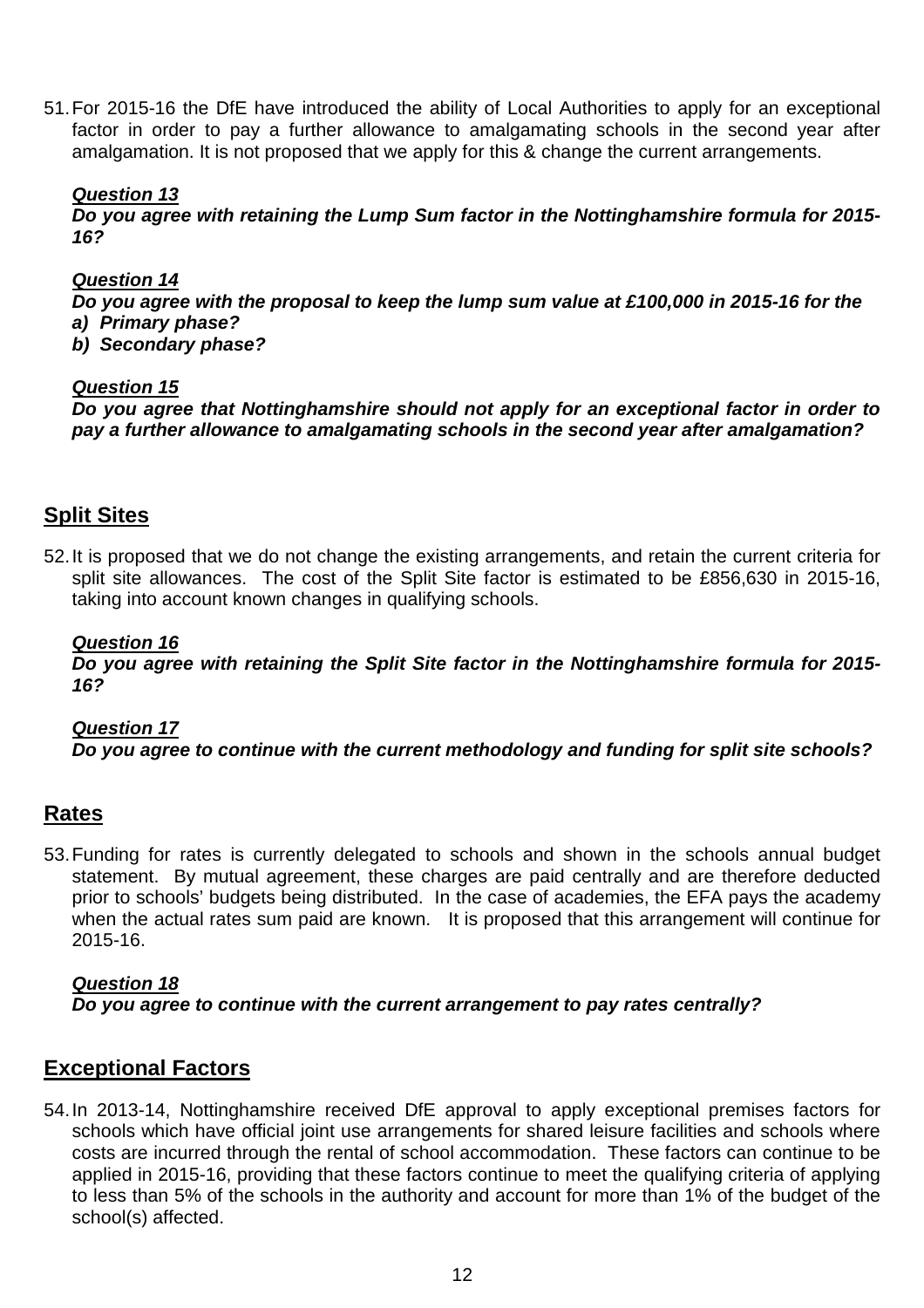55. It is proposed to continue to fund both of these exceptional factors in 2015-16. The estimated cost of these factors in 2015-16 is £526,901 (0.12%) for joint use and £55,019 (0.01%) for rental.

#### **Question 19 Do you agree to continue with the exceptional factors for joint use and rental?**

# **Growth Fund**

- 56. The growth fund must be agreed by the Schools Forum and is deducted from the Schools Block before calculating budget shares. In 2014-15, the growth fund was set at £750,000 to provide a contingency of £600,000 to support the maintenance of infant class sizes, & of £150,000 to support basic need provision, both subject to schools meeting the agreed criteria.
- 57. Based on the latest data from the Children's Place Planning and Admissions Team, it is proposed to increase the growth fund held to support the maintenance of infant class sizes to £800,000 & the fund for basic need to £200,000 to meet anticipated demand based on the criteria agreed for 2014-15. Based on October 2013 census data, the estimated cost of increasing the growth fund overall by £250,000 is approximately £4.50 per primary pupil.

#### **Question 20 Do you agree that the growth fund should continue?**

#### **Question 21**

**Do you agree that growth fund should be increased to £1m, to provide for anticipated demand?** 

# **De-delegation**

- 58. The DfE continues to require that any funding that was subject to de-delegation in 2014-15 should be re-approved by schools forum if the de-delegation is to continue in 2015-16. Maintained schools in each phase will need to agree collectively, through the Schools Forum, whether to dedelegate funding to the local authority to meet certain permitted categories of expenditure centrally. The rationale for de-delegation is to achieve economies of scale and to pool risk across schools for these costs.
- 59. De-delegation will be an option for maintained primary and secondary schools for the following allocations in line with 2013-14, & 2014-15 delegation. The indicative rates for de-delegation in 2015-16 are shown in the table below:

|                                                                             | Primary per pupil<br>de-delegation | Secondary per pupil<br>de-delegation |
|-----------------------------------------------------------------------------|------------------------------------|--------------------------------------|
| Contingencies (pre-agreed amalgamation transitional support)                | E1.11                              | nil                                  |
| Free school meal eligibility assessment                                     | £0.87                              | £0.91                                |
| Staff costs/supply cover (trade union facility time)                        | £3.22                              | £3.40                                |
| Support to underperforming ethnic minority groups and<br>bilingual learners | $\vert$ £5.03                      | £5.03                                |
| <b>Contingency for crisis communications</b>                                | £0.75                              | £С                                   |

#### **Question 22**

**As a representative of either a maintained primary or secondary school, do you agree to the de-delegation of the following in 2015-16:** 

- **Contingencies for pre-agreed amalgamation transitional support?**
- **Free school meals eligibility assessment?**